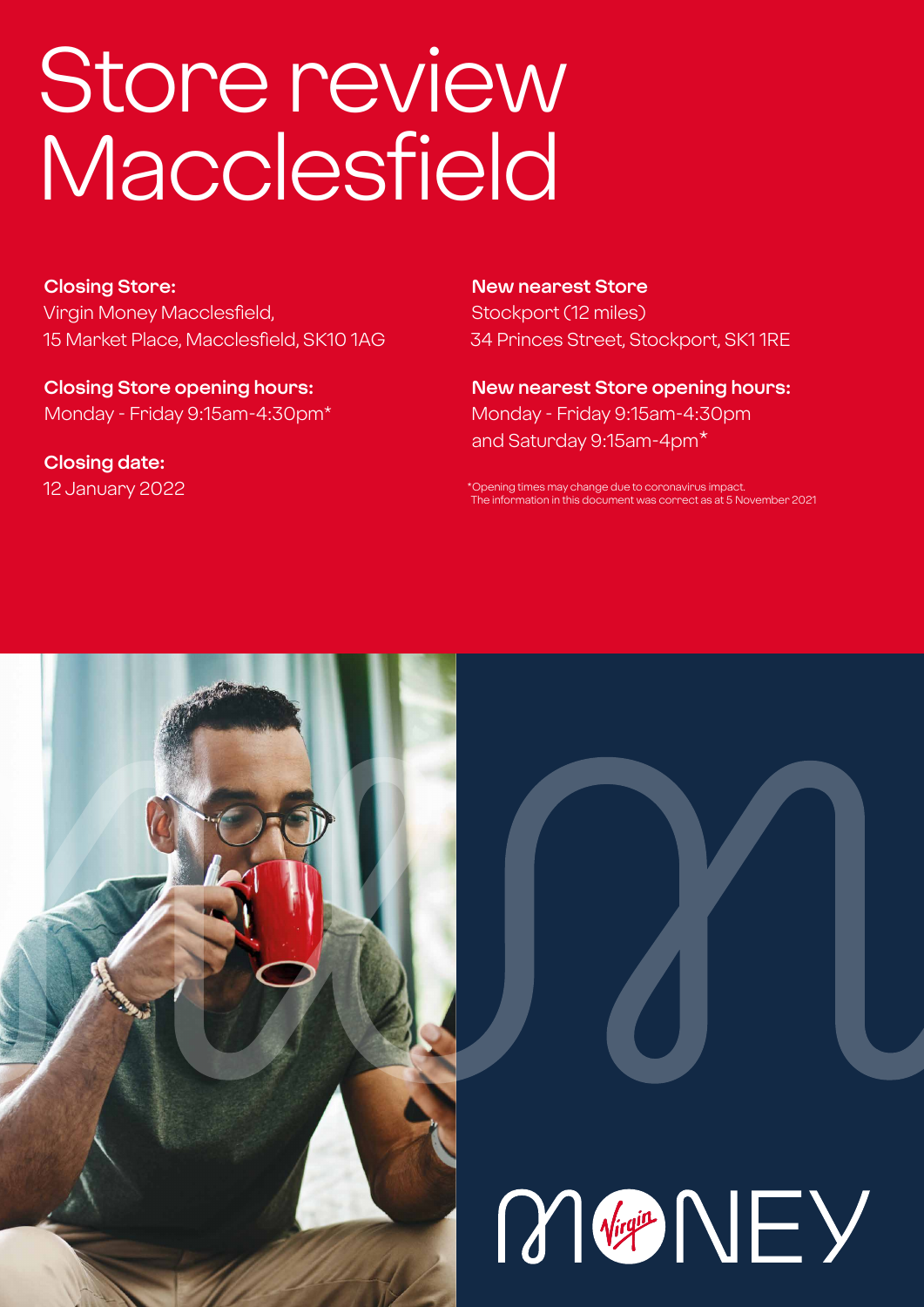# Summary of discussions

This Store review shares the outcome of discussions following the closure announcement for Macclesfield Store. It also contains our contact information if you have any questions or need help before or after the Store closes.

Since the closure announcement, we've been speaking to customers and local stakeholders to find out how we can limit the effects of this closure as much as possible. This has included reaching out to vulnerable and potentially vulnerable customers to offer additional support.

### Why we're closing your Store

More and more customers are taking advantage of our digital services and only visiting Stores when they want to discuss a significant life event. Between April 2019 and July 2021 we've seen digital registrations increase from 48.7% to 57.6% across our personal customers, and daily internet banking and mobile app logins are up 66%.

It's important to balance investment in digital services with making sure our Store network continues to meet the needs of our customers. This means that we've made the difficult decision to close a number of Stores.

This decision has been reached after considerable thought and analysis which includes input from local management.

Our Stores will continue to be a really important part of what we do and we've recently refreshed and revitalised them now that we're one Virgin Money brand.

### Just so you know

When we announced the Macclesfield Store was closing, we published an impact assessment. This provided more information on why we made the decision and ways in which customers could continue to make the most of our banking services. Head to **virginmoney.com/store-closures** or ask in Store to find out more.

# Feedback from customers and local stakeholders

### Customer feedback

Some customers have raised concerns over the closure of the Store and we have received a total of 0.02% complaints on the closure per customers mailed. We've been speaking to them about their personal circumstances and providing information on ways to continue to bank with us. We're confident that the transfer of accounts to the new Store will be smooth and there are alternative ways to bank with us locally or by using our digital services. These include:

- > Should a customer wish to use a Store for general advice or to discuss a product, Stockport Store is 12 miles away and there are a further 3 Stores within 27 miles.
- > There are other ATMs in the area that are free to use.
- > Our mobile, internet and telephone banking facilities allow customers to do most day-to-day tasks, like balance checks, viewing transactions, transferring money between accounts, paying bills and cancelling / amending regular payments. Customers can even pay in a cheque on the go.
- > Customers are also able to use our mobile app to make external payments in a number of different ways and we're continuing to make our digital banking services bigger and better.
- > The local full service Post Office is located nearby on 51 Mill Street and provides personal and business customers with an alternative way to do their day-to-day banking transactions, such as cash withdrawals and paying in cash and cheques. Head to **www.postoffice.co.uk/branch-finder** to find other Post Office locations.
- > Customers can get all the information about our products and services, or raise any concerns by calling us on **0800 121 7365**. Our opening times are 7am to 9pm Monday to Saturday and 10am to 5pm on Sundays.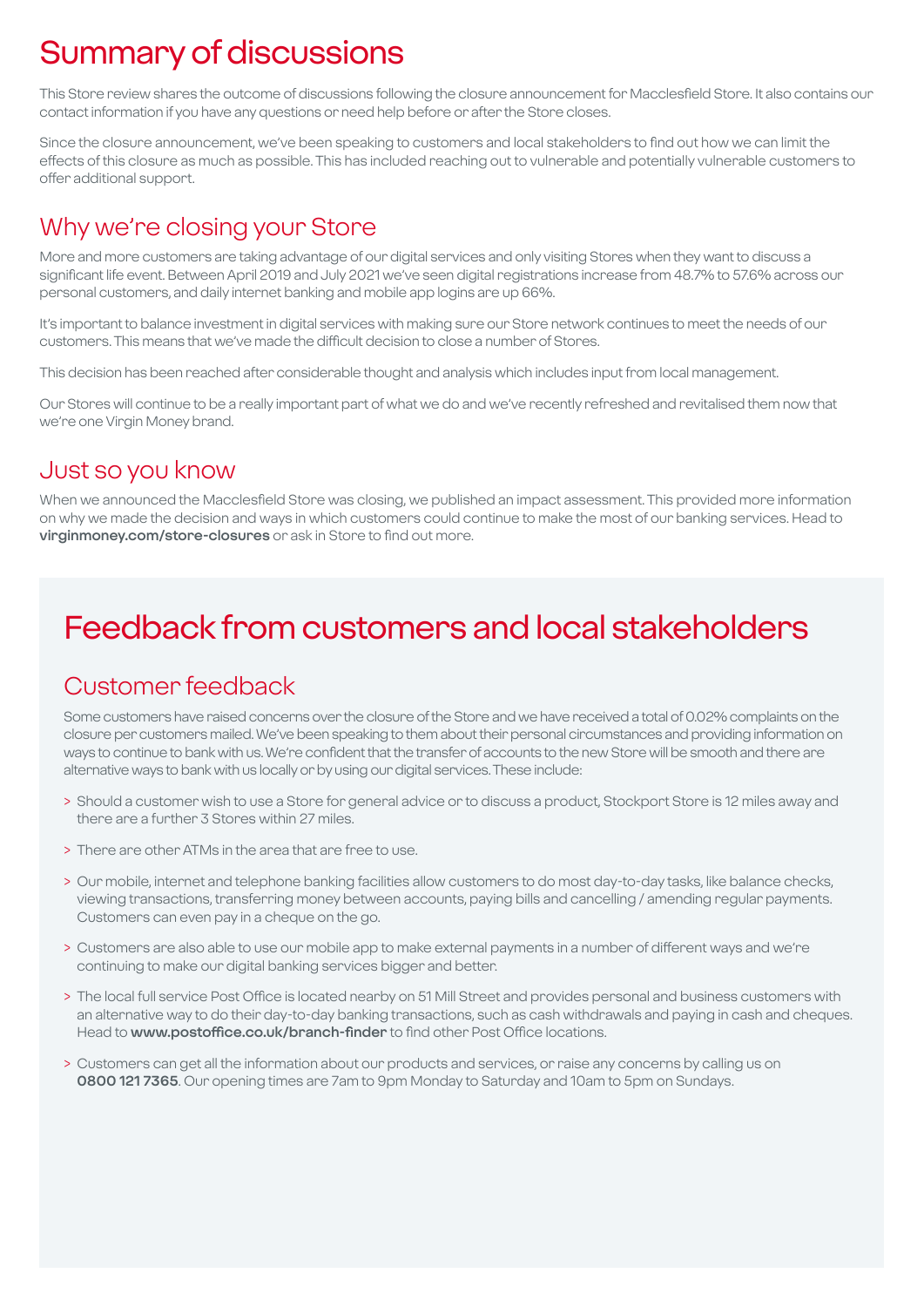### Stakeholder & community feedback

On 10 November 2021, a meeting was held between our Store Manager and the local Post Office Branch Manager. Information on our Store Closure was shared, along with day-to-day banking support needs for our customers going forward.

We have been in touch with the local Citizens Advice Bureau to make sure they are aware of our pending Store closure and shared information that will help them support our mutual customers.

We have also been in touch with the local Library to ask if any of the support groups based there would benefit from additional support from our team.

### Engagement with customers and local stakeholders

| <b>Stakeholders</b>               | <b>Engagement activities</b>      | <b>Additional notes</b>                                                                                                                                                                                                                                                                                                                                                   |
|-----------------------------------|-----------------------------------|---------------------------------------------------------------------------------------------------------------------------------------------------------------------------------------------------------------------------------------------------------------------------------------------------------------------------------------------------------------------------|
| <b>Customers</b>                  | Store posters and leaflets        | Live from 30 September 2021.                                                                                                                                                                                                                                                                                                                                              |
|                                   | Closure details on our<br>website | Available at virginmoney.com/store-closures                                                                                                                                                                                                                                                                                                                               |
|                                   | <b>External media</b>             | Announcement issued to national and local media outlets.                                                                                                                                                                                                                                                                                                                  |
|                                   | <b>Direct mailing</b>             | A letter, 24-hour banking leaflet and Post Office services leaflet sent<br>on 29 September 2021. This was issued to all Store customers and<br>customers regularly using the Store.                                                                                                                                                                                       |
|                                   |                                   | The mailing included info on the Store closure and how to access<br>all the other ways to bank. This provided customers with a minimum<br>12 weeks' notice in line with the UK Finance Access to Banking<br>Standard and Financial Conduct Authority (FCA) Guidance.                                                                                                      |
|                                   | <b>Customer contact</b>           | We're contacting known vulnerable and potentially vulnerable<br>customers, to see what we can do to support their banking<br>needs after the closure. We'll talk to them about their personal<br>circumstances and ways we can help. This may include arranging a<br>meeting with the nearest Store Manager or walking the route to the<br>nearest Post Office with them. |
|                                   |                                   | All customers can attend digital banking sessions either in Store, at<br>a local library or carried out remotely when requested. The Store<br>digital banking sessions are scheduled for 27 October and<br>3 November 2021.                                                                                                                                               |
|                                   |                                   | Corporate Structured Finance and Commercial and Private<br>Relationship Managers will talk to their customers about the closure<br>and make sure they have support in place to meet their banking<br>requirements (e.g. we may be able to set up a cash delivery service<br>for some of our Business customers).                                                          |
| <b>Customer support</b><br>groups | Email                             | Email sent to local Citizens Advice Bureau on 30 September 2021.<br>Email sent to local Chamber of Commerce on 30 September 2021.<br>Email sent to Age UK local group, RNIB and FSB regional team on 30<br>September 2021.                                                                                                                                                |
| <b>Politicians</b>                | Email / letter                    | Email issued to local MP on 29 September 2021 and local<br>Councillors 30 on September 2021.                                                                                                                                                                                                                                                                              |
| Post Office                       | <b>Meetings</b>                   | Following discussions of the closure with the Post Office, they're<br>contacting the nearest three Post Office branches to each closing<br>Store. This is to make sure they're aware of the closure and supplied<br>with extra pay-in envelopes.                                                                                                                          |